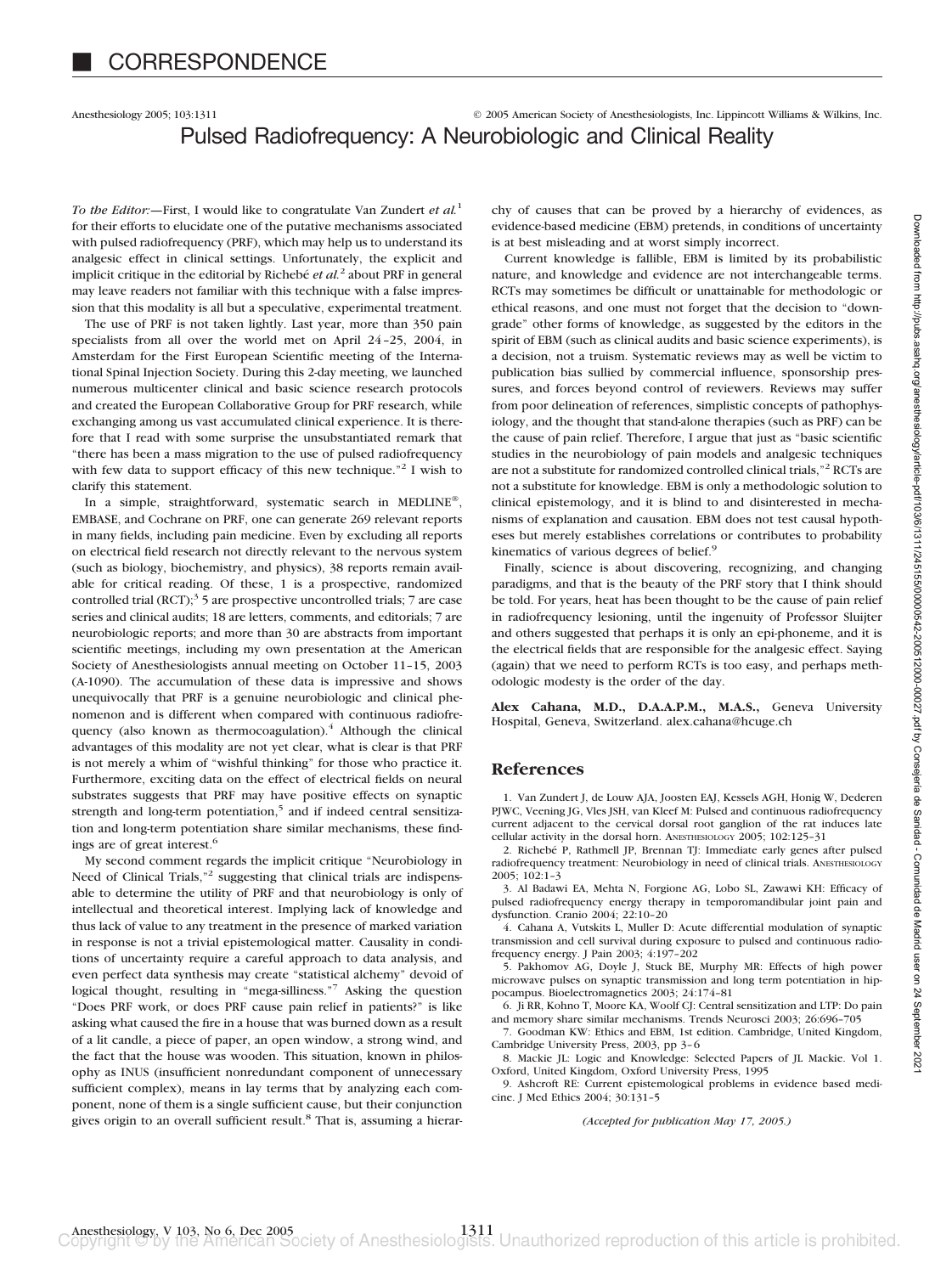Anesthesiology 2005; 103:1312 © 2005 American Society of Anesthesiologists, Inc. Lippincott Williams & Wilkins, Inc.

## A Comment on the History of the Pulsed Radiofrequency Technique for Pain Therapy

*To the Editor:—*As one of the inventors of the pulsed radiofrequency technique for pain therapy, I disagree with the Editorial View of the history of this technique.<sup>1</sup> The authors state that the history was based on a "personal written communication" from William Rittman, M.S. (Principal, RF Medical Devices, Middleton, MA). The editorial stated that there was a chance meeting at a 1995 scientific conference in Austria between Mr. Rittman and Menno Sluijter, M.D., Ph.D. (Professor Emeritus, Department of Anesthesia, Maastricht University, Maastricht, Netherlands), and a Soviet-bloc scientist, and

this scientist challenged the conventional belief that pain relief after radiofrequency treatment was a result of tissue destruction, suggesting that pain relief could result from the strong magnetic fields induced by voltage fluctuations in the area of treatment. Mr. Rittman returned to the bench and quickly devised a means of creating the same high-voltage fluctuations without any heating at the tip of the needle by using pulses of electrical current rather that continuous current. Dr. Sluijter immediately introduced the technique into clinical practice . . .

In my opinion, Mr. Rittman's view of the history of pulsed radiofrequency, as described in the editorial, is factually incorrect and misleading, and ignores the roles that Dr. Sluijter and I played in it. I give my view of the history here.

I was the scientific director of all radiofrequency generators and radiofrequency electrodes built at Radionics since 1970, including the first pulsed radiofrequency unit in 1995. I was also the overall director of Radionics. Mr. Rittman reported to me, and I was aware of all research he was doing. I was the main contact at Radionics with Dr. Sluijter, with whom I had worked closely since 1977. Therefore, I know the history well.

After the meeting with the Soviet-bloc scientist, Dr. Sluijter and Mr. Rittman were intrigued by his magnetic field idea and discussed it with me. I made quantitative estimates that magnetic field effects are negligible for our parameter range and that only the electrical field could possibly produce biologic effects to reduce pain, outside of the known radiofrequency heating effects. To test the magnetic field hypothesis, Mr. Rittman suggested disconnecting the reference electrode to isolate the magnetic effect and eliminate electric effects. I again argued that pain relief effects when the reference electrode was disconnected could only arise from either a transient electric field pulse when the radiofrequency is turned on or from capacitively induced radiofrequency electric fields. Dr. Sluijter tried this suggestion on a few patients, and some of them experienced pain relief. However, the percentage of success was not high enough to be convincing.

Dr. Sluijter then called me and suggested making a stream of pulses that might work better than a transient electric field pulse that I had postulated earlier. I liked his idea. Intense discussions followed among Sluijter, Rittman, and myself on an appropriate pulsed radiofrequency waveform that would be practically adaptable to the existing Radionics RFG  $-3C$  RF Lesion Generator. Careful attention had to be given to what was possible and safe related to the existing generator's circuits, software, and signal outputs. This led to the specification for the first pulsed radiofrequency generator. The actual design and bench work to build the first pulsed radiofrequency unit in 1995 was not done by Mr. Rittman at all. It was done by two other Radionics engineers: Raymond Fredricks and Jack Thomasian. The unit was sent to Dr. Sluijter, and he did a small patient series with the unit in early 1996. The results were encouraging. At that time, I performed more detailed calculations to prove that the magnetic field near our electrode at our radiofrequency voltages and frequencies is about 1 gauss, approximately equal to the earth's magnetic field. Therefore, the magnetic field is irrelevant. I also calculated that the electric fields and currents are very large, in biologic terms, and are the likely agents to produce the clinical effect observed.

Sluijter, Cosman, Rittman, and van Kleef published the world's first article on pulsed radiofrequency, which included the above work, in *The Pain Clinic* in 1998.<sup>2</sup> A U.S. patent on pulsed radiofrequency for pain therapy was first applied for in June 1996 with the proper inventors: Sluijter, Rittman, and Cosman.<sup>3</sup> Four U.S. patents were eventually issued stemming from that initial patent application.

The discovery of the pulsed radiofrequency technique for pain therapy involved many events, exchanges of ideas among the inventors, and well-thought-out implementations. It was certainly not a quick, solo performance by Mr. Rittman as the editorial portrays.

**Eric R. Cosman, Ph.D.,** Professor of Physics, Emeritus, Massachusetts Institute of Technology, Cambridge, Massachusetts. ecosman@cosmancompany.com

### **References**

*(Accepted for publication May 17, 2005.)*

Dr. Cosman was a stockholder in and the President of Radionics, Inc. (Burlington, MA), in 1995 and 1996, when the development of pulsed radiofrequency was done. Radionics financed that development. Dr. Cosman was also an author on the four patents issued on pulsed radiofrequency as cited in Sluijter *et al.*<sup>2</sup> Dr. Cosman sold Radionics in January 2000 and no longer has any financial interest in Radionics or the above-mentioned patents. Dr. Cosman is currently a stockholder in and the president of Cosman Medical, Inc., Burlington, Massachusetts, which manufactures radiofrequency generator systems that can be used in the field of pain management.

<sup>1.</sup> Richebé P, Rathmell JP, Brennan TJ: Immediate early genes after pulsed radiofrequency treatment: Neurobiology in need of clinical trials. ANESTHESIOLOGY  $2005: 102:1 - 3$ 

<sup>2.</sup> Sluijter ME, Cosman E, Rittman W, van Kleef M: The effect of pulsed radiofrequency fields applied to the dorsal root ganglion: A preliminary report. Pain Clin 1998; 11:109–17

<sup>3.</sup> Sluijter ME, Rittman WJ III, Cosman ER: Method and apparatus for altering neural tissue function, U.S. patent 5,983,141. November 9, 1999 (filed June 27, 1996). Other U.S. patents relating to that patent are No. 6,161,048, December 12, 2000; No. 6,246,912B1, June 12, 2001; and No. 6,259,952B1, July 10, 2001.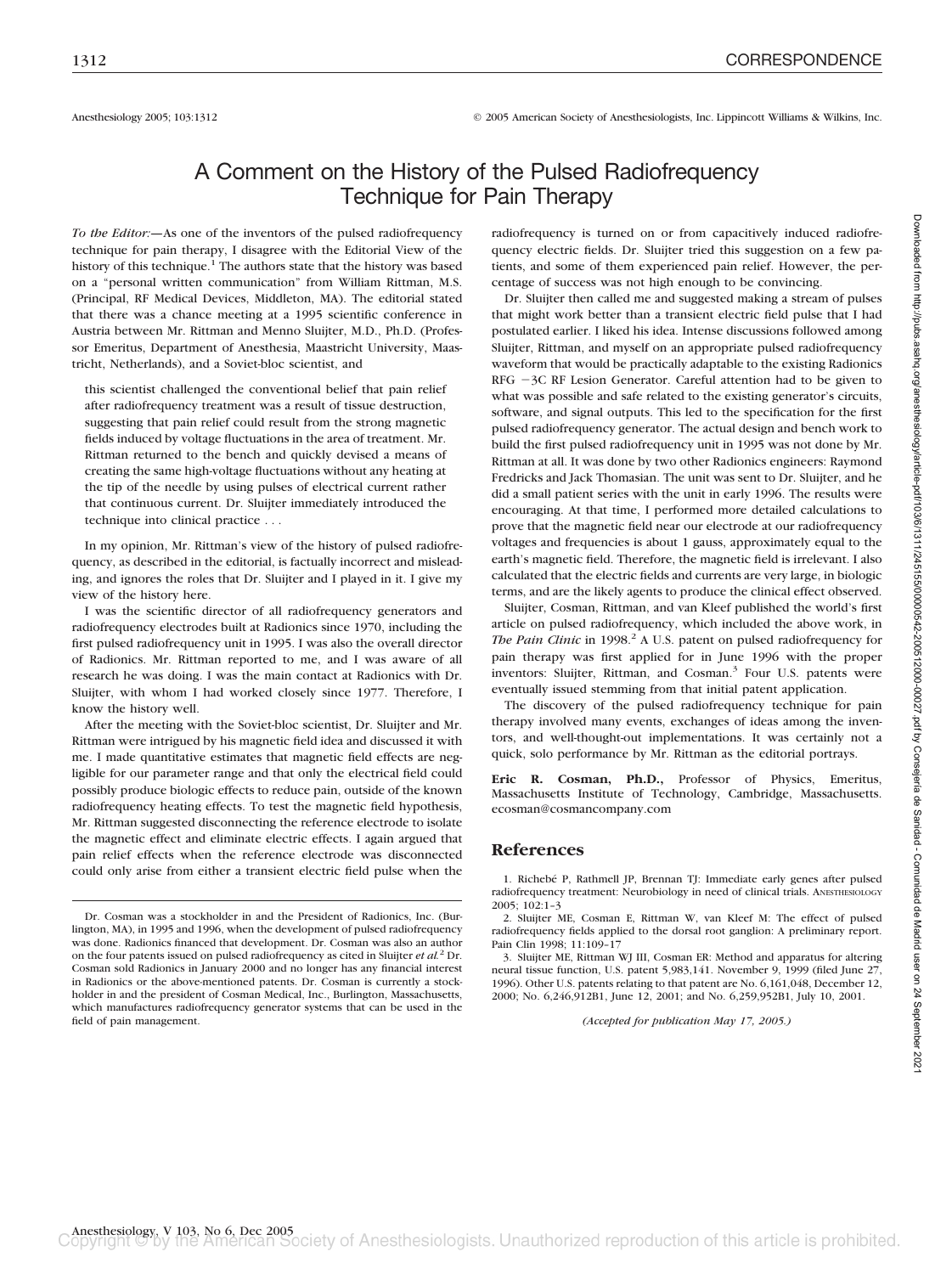Anesthesiology 2005; 103:1313 © 2005 American Society of Anesthesiologists, Inc. Lippincott Williams & Wilkins, Inc.

## Pulsed Radiofrequency

*To the Editor:*—I read your editorial view on pulsed radiofrequency<sup>1</sup> with great interest. I wish to point out that the narration of the history of pulsed radiofrequency is incorrect.

I remember this period quite clearly. During the meeting in Austria, Professor Sinerik Ayrapetyan, Ph.D., from Yerevan, Armenia, suggested that the clinical effect of radiofrequency could be due to exposure to magnetic fields. In your editorial, it sounds as if this assumption might be right. It is not. The magnetic field at 500,000 Hz is negligible. William Rittman, M.S. (Principal, RF Medical Devices, Middleton, MA), and I did not realize this at that time, but it gave us the idea that the role of heat might be disputable. Mr. Rittman then suggested applying radiofrequency without using a ground lead, thus breaking the circuit. In retrospect, this could only cause a minor biologic effect, but I have tried it. It had an effect in a minority of patients, certainly not enough to follow that road any further.

There was a deadlock then, lasting until approximately 6 months after the Austria meeting. The suggestion that "Mr. Rittman returned to the bench and quickly devised a means . . ." is therefore fantasy. It was a period of intensive interaction about the subject between Professor Eric Cosman, Ph.D. (then director of Radionics [Burlington, MA]), Mr. Rittman, and myself, but we did not find a workable solution, and no

Dr. Sluijter receives patent royalties from Tyco Healthcare, Boulder, Colorado.

action was taken. Finally, it was my idea to pulse the output of the radiofrequency generator, and it was only then that the deadlock was broken, during the autumn of 1995. An RFG 3C was then adapted to generate the appropriate output. Anecdotally, this museum piece is still in use to treat pain in horses, in a veterinary clinic in Niederlenz, Switzerland. The first clinical application of pulsed radiofrequency was in my practice in Amsterdam, on February 1, 1996. I read that your information was based on a personal written com-

munication by Mr. Rittman. To put it mildly, I find that an unconventional way to gather information for an editorial in a prestigious journal such as yours. There is nothing against that, provided that the facts are checked. This would have been easy in this case, and it would have prevented you from printing inaccurate information.

**Menno E. Sluijter, M.D., Ph.D.,** Maastricht University, Maastricht, The Netherlands, and Swiss Paraplegic Center, Nottwil, Switzerland. sluijterm@aol.com

### **Reference**

1. Richebé P, Rathmell JP, Brennan TJ: Immediate early genes after pulsed radiofrequency treatment: Neurobiology in need of clinical trials. ANESTHESIOLOGY 2005; 102:1–3

*(Accepted for publication May 17, 2005.)*

*In Reply:—*We thank Dr. Cahana for his comments regarding our editorial on pulsed radiofrequency (PRF) treatment.<sup>1</sup> Certainly, basic scientific experiments may help us to understand the analgesic effects of PRF. The caution is in the interpretation of the experiments; that is, PRF does affect sensory pathways in rats. Fos expression induced by PRF does not demonstrate how or whether this procedure may relieve persistent pain in patients. The study does not yet help us to understand its mechanism or justify its use in patients.

In a recent editorial, Rathmell and Carr<sup>2</sup> discussed the difficulties of applying evidence-based medicine in the pain clinic:

The field of evidence-based medicine endeavors to educate practitioners about how to frame specific questions based on the clinical problems they are faced with every day. The idea is to get the best information available to the practicing clinician. It describes the best available evidence and if there is no good evidence it says so. In pain medicine, we are faced with an expanding array of treatment options that strike us as logical developments that *should* provide pain relief for our patients. However, there is a dearth of clinical evidence to guide rational choice and application of the majority of emerging treatments [such as pulsed radiofrequency]. The evidence-based medicine movement gives little guidance to practitioners whose tools are still under development. They simply remind us that no evidence regarding many of our techniques exists.

Despite Dr. Cahana's blanket condemnation that the knowledge provided through evidence-based medicine is fallible, we are entrenched in the scientific method and will not be fooled by lack of evidence.

The conceptual appeal of a minimally invasive, nondestructive technique such as PRF that can successfully treat any type of chronic pain is compelling.<sup>1</sup> We hope that PRF will be shown to help patients with persistent pain problems through randomized controlled trials. However, there have been many procedures in medicine that were ac-

Anesthesiology 2005; 103:1313–4 © 2005 American Society of Anesthesiologists, Inc. Lippincott Williams & Wilkins, Inc.

cepted as helping patients that we no longer perform because placebocontrolled, randomized, controlled trials demonstrated that there was no benefit. Certainly, ligating the internal mammary artery looked as though it relieved angina,  $3,4$  and arthroscopy for degenerative arthritis of the knee seemed to decrease knee pain.<sup>5</sup> We no longer perform the procedures because placebo-controlled, randomized, controlled trials demonstrated no difference than a sham (incomplete) operation.<sup>6-8</sup> Despite the wealth of anecdotal and uncontrolled evidence available that suggests that PRF is a useful treatment modality, it is up to our specialty and others using the treatment to assume that the procedure may not be truly effective (*e.g.*, perhaps a placebo effect) and to demonstrate using placebo-controlled, randomized, controlled trials that it is beneficial. If it works, its mechanisms should continue to be explored using basic science pain models. Our editorial was written in an effort to help readers understand the state of our knowledge regarding PRF, to suggest that the basic science findings to date in no way support or refute the link between PRF treatment and reduction in pain, and to urge clinical researchers to move on to much-needed controlled trials. Our editorial should not be taken as a blanket condemnation of this technique or the significant efforts of clinical investigators to date to describe their experience with PRF.

For the letters from Drs. Cosman and Sluijter, we are grateful. We thank them for clarifying the history of development of the technique of pulsed radiofrequency, and we apologize for omitting the details they have provided. One of us (J. P. R.) had extensive conversations with Mr. Rittman by telephone and *via* e-mail over a period of several months. I knew I was talking directly to one of the principals involved in developing PRF, and on this fact, all seem to agree. I assumed that all of the patent holders would tell a similar history, and it seems that they do. In closely reading the additional details provided by both Drs. Cosman and Sluijter, it seems I was lacking in detail, but I made no factual errors in my recounting of the history. It was my attempt at brevity that led to the statement "Mr. Rittman returned to the bench

Anesthesiology, V 103, No 6, Dec 2005<br>Jopyright © by the American Society of Anesthesiologists. Unauthorized reproduction of this article is prohibited.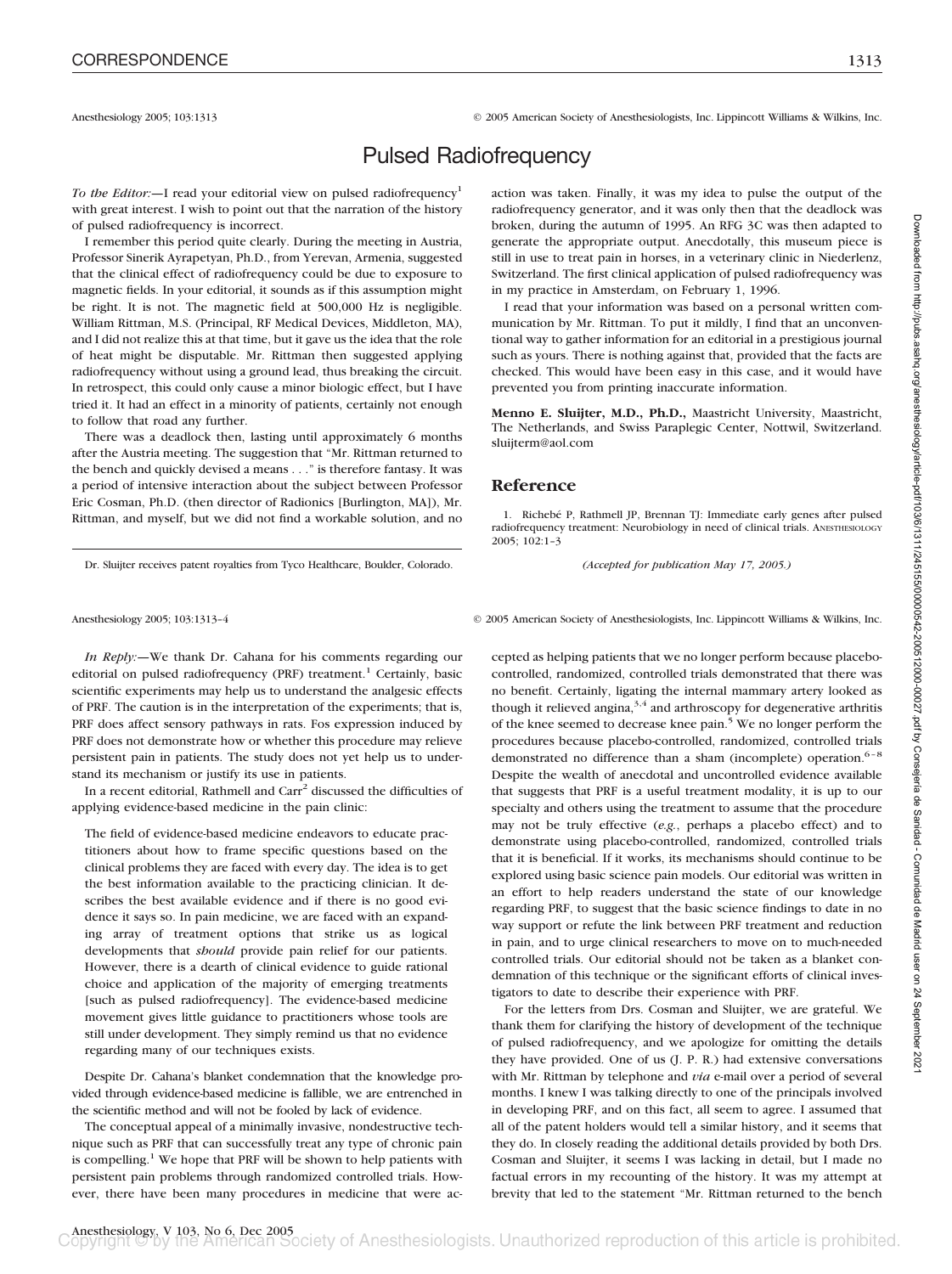and quickly devised a means . . ."; this was not meant to imply that Mr. Rittman acted alone without many others involved nor that this process did not evolve over time, and Drs. Cosman and Sluijter have filled in these details and given credit to some of the others involved. As to the strong magnetic field *versus* the electrical field being responsible for the biologic effects of PRF, their comments clarify how the original concept was modified based on experimental observation. In the end, my brief account of correspondence with Mr. Rittman and the additional details provided by Drs. Sluijter and Cosman form a seldom-told story about how these innovators were involved in the origins of pulsed radiofrequency treatment that will be of interest to all who are familiar with the technique and historical value as this technique emerges.

**James P. Rathmell, M.D., Timothy J. Brennan, Ph.D., M.D.,\*** Philippe Richebé, M.D. \*The University of Iowa, Iowa City, Iowa. tim-brennan@uiowa.edu

#### **References**

1. Richebé P, Rathmell JP, Brennan TJ: Immediate early genes after pulsed radiofrequency treatment: Neurobiology in need of clinical trials. ANESTHESIOLOGY 2005; 102:1–3

2. Rathmell JP, Carr DB: The scientific method, evidence-based medicine, and rational use of interventional pain treatments. Reg Anesth Pain Med 2003; 28:498–501

3. Kitchell JR, Glover RP, Kyle RH: Bilateral internal mammary artery ligation for angina pectoris: Preliminary clinical considerations. Am J Cardiol 1958; 1:46–50

4. Glover RP, Kitchell JR, Davila JC, Barkley HT Jr: Bilateral ligation of the internal mammary artery in the treatment of angina pectoris: Experimental and clinical results. Am J Cardiol 1960; 6:937–45

5. Livesley PJ, Doherty M, Needoff M, Moulton A: Arthroscopic lavage of osteoarthritic knees. J Bone Joint Surg Br 1991; 73:922–6

6. Cobb LA, Thomas GI, Dillard DH, Merendino KA, Bruce RA: An evaluation of internal-mammary-artery ligation by a double-blind technic. N Engl J Med 1959; 260:1115–8

7. Dimond EG, Kittle CF, Crockett JE: Comparison of internal mammary artery ligation and sham operation for angina pectoris. Am J Cardiol 1960; 5:483–6

8. Moseley JB, O'Malley K, Petersen NJ, Menke TJ, Brody BA, Kuykendall DH, Hollingsworth JC, Ashton CM, Wray NP: A controlled trial of arthroscopic surgery for osteoarthritis of the knee. N Engl J Med 2002; 34:81–8

*(Accepted for publication May 17, 2005.)*

## Anesthesiology 2005; 103:1314 © 2005 American Society of Anesthesiologists, Inc. Lippincott Williams & Wilkins, Inc. Graphical Display of Data Could Reveal Errors in Statistical Tests

*To the Editor:—*I read with interest the article about intraoperative remifentanil infusion by Lee *et al.*<sup>1</sup> I have major concerns regarding the nonsignificance of chi-square tests for the behavioral pain score during the first 15 min in the recovery room. The bar representation in their figure 1 is appropriate for expressing these results and clearly shows a different comportment of patients in the two groups. After redoing the analysis by extrapolated number of patients according to bar height, it seems that, as expected, significant activity for chi-square tests is very high at all times studied (table 1). Calculations were made with JMP 5.1 (SAS Institute, Cary, NC). The comment in the text says that 60% of patients in the remifentanil group *versus* 40% in the nitrous oxide group have a behavioral pain score of 0. That does not match the figure in the article. Furthermore, the percentage of total patients exceeds 100% at T5 for the remifentanil group.

If these results are not type errors, we could have question about the morphine titration. In our study, $2$  the morphine titration was based essentially on behavioral scale during the first 15 min after extubation, because of the difficulty to have correct pain assessment just based only on the visual analog pain scale score at this moment. Another difference with our study is the use of fentanyl at induction and morphine at skin incision. The time to first dose of morphine does not appear in the results. The authors' conclusion could be right, but the discrepancies in the presented data may alter this finding. Opioid tolerance is not always clinically significant because of patient variability, surgery duration, opioid dosage, or concomitant medication. Graphics can help us to show clinical evidence, and statistical tests are used to confirm and valid ideas revealed by data.<sup>3</sup> The high publication pressure should not deserve statistical review.<sup>4</sup> Analysis and criticism are the guaranties of medical research.

**Table 1. Numbers of Patients Classified by Behavioral Pain Scores**

| Time                                                                    | T0 |                                                |  | T5 |               |  | T <sub>10</sub>            | T15            |                  |               |
|-------------------------------------------------------------------------|----|------------------------------------------------|--|----|---------------|--|----------------------------|----------------|------------------|---------------|
| Pain score                                                              | 0  | 1 2 0 1 2 0 1 2 0                              |  |    |               |  |                            |                | $\overline{1}$   | $\mathcal{P}$ |
| $N2O$ , n<br>Remifentanil, n 2 13 15 6 10 20<br>Chi-square<br>$P$ value |    | 20 5 5 15 9 6 10 14 6 8 20<br>26.1<br>< 0.0001 |  |    | 11.4<br>0.003 |  | 1 4 25<br>26.9<br>< 0.0001 | $\overline{0}$ | 29.2<br>< 0.0001 | - 2<br>8 22   |

Pearson chi-square tests  $(df = 2)$  are calculated at 0, 5, 10, and 15 min after arrival in the recovery room. Pain score:  $0 =$  calm patients with no verbal or behavioral expression of pain:  $1 =$  moderate verbal or behavioral expression of pain;  $2 =$  intense verbal or behavioral expression of pain.

 $N_2O$  = nitrous oxide.

Bruno Guignard, M.D., Hôpital Ambroise Paré, Boulogne Billancourt, France. bruno.guignard@apr.aphp.fr

#### **References**

1. Lee L, Irwin M, Lui SK: Intraoperative remifentanil infusion does not increase postoperative opioid consumption compared with 70% nitrous oxide. ANESTHESIOLOGY 2005; 102:398–402

2. Guignard B, Bossard AE, Coste C, Sessler DI, Lebrault C, Alfonsi P, Chauvin M: Opioid tolerance: Intraoperative remifentanil increases postoperative pain and morphine requirement. ANESTHESIOLOGY 2000; 93:409–17

3. Schriger D, Cooper R: Achieving graphical excellence: Suggestions and methods for creating high-quality visual displays of experimental data. Ann Emerg Med 2001; 37:75–87

4. Hawkins BA: More haste, less science (letter). Nature 1999; 400:498

*(Accepted for publication June 7, 2005.)*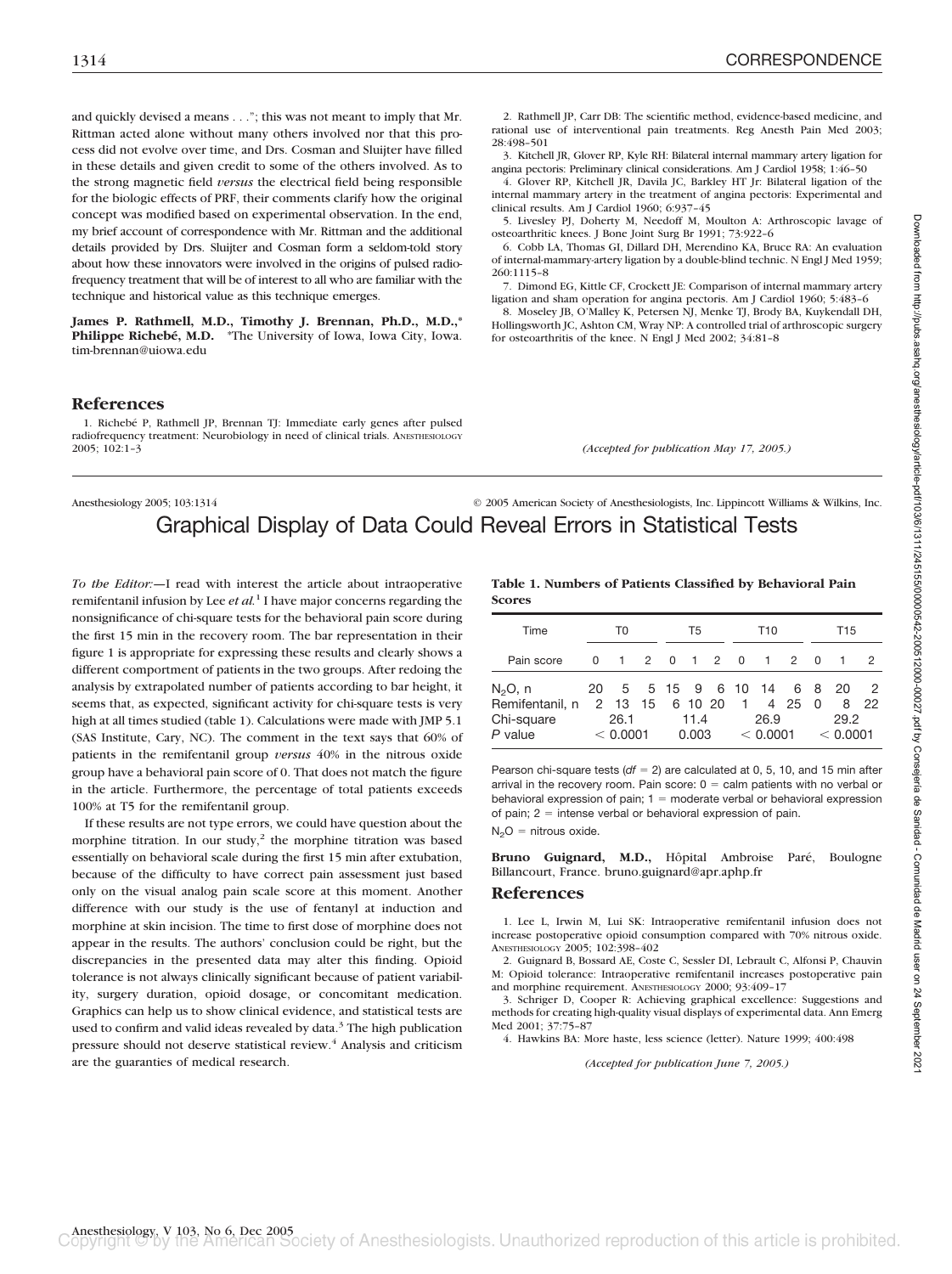#### Anesthesiology 2005; 103:1315 © 2005 American Society of Anesthesiologists, Inc. Lippincott Williams & Wilkins, Inc.

*In Reply:—*We thank Dr. Guignard for his comments and interest in our article.1 We have checked figure 1 as presented in the text and found that there was an error in the graphical presentation of this figure. There were higher behavioral pain scores in the first 10 min in patients who had received remifentanil but not at 15 min and, as Dr. Guignard correctly points out, this has not been made clear in the text. For completeness, the tabular data are presented below (table 1), with our statistical analysis using the continuity adjusted chi-square test to analyze the behavioral pain score (statistical software: SAS System for Windows Release 8.02; SAS Institute Inc., Cary, NC).

There was no difference by 15 min and no difference in visual analog pain scale scores. We believe that these differences in the first 10 min relate to pharmacokinetic differences between remifentanil, nitrous oxide, and the titration of drugs at the end of the case because the scores rapidly equilibrated and they are of little significance compared with the main outcome measures of this study. In retrospect, a narrow scoring system such as this may also have limitations in discriminating differences.

There was no difference in the total morphine consumption or the time to the first dose of morphine during the stay in the recovery room. The two groups had similar total morphine consumption in the first 24 h and visual analog pain scale scores at rest and movement. The reported incidence of postoperative nausea and vomiting was 10% in both groups. There was no difference in the sedation scores.

Our main objective was to determine whether the substitution of remifentanil for nitrous oxide, an increasingly common clinical practice, results in acute opioid tolerance. To more tightly control this study, we had to substitute remifentanil for nitrous oxide, as far as possible, while otherwise maintaining a normal standard of care. At our institution, that involves fentanyl coinduction and morphine before skin incision. This is why this occurs in both groups.

#### **Table 1. Numbers of Patients Classified by Behavioral Pain Scores**

| Time                                                                        | T0       |                      |  | T5           |                   |               | T <sub>10</sub> |                                  |  | T15  |                |                                  |
|-----------------------------------------------------------------------------|----------|----------------------|--|--------------|-------------------|---------------|-----------------|----------------------------------|--|------|----------------|----------------------------------|
| Behavioral pain score 0 1 2 0 1 2 0                                         |          |                      |  |              |                   |               |                 | 1 2 0                            |  |      | $\overline{1}$ | $\overline{2}$                   |
| N <sub>2</sub> O, n<br>Remifentanil, n<br>Continuity adjusted<br>chi-square | 20<br>13 | $14 \quad 3$<br>5.93 |  | 5 5 15<br>10 | -9<br>20<br>10.14 | 6<br>$\Omega$ | - 10            | 14 6 8 20<br>4 25 1 8 21<br>8.55 |  |      | 0.27           | $\overline{2}$<br>$\overline{1}$ |
| P value                                                                     | 0.052    |                      |  | 0.006        |                   |               | 0.014           |                                  |  | 0.87 |                |                                  |

 $N_2O$  = nitrous oxide.

We apologize for this oversight in the behavioral pain score data presentation but are confident that this does not detract from the principal conclusions of the study.

**Libby H. Y. Lee, M.B.B.S., F.H.K.C.A., F.H.K.A.M., Michael G. Irwin, M.B.Ch.B., M.D., F.R.C.A., F.H.K.C.A., F.H.K.A.M.\*** \*University of Hong Kong, Hong Kong. mgirwin@hkucc.hku.hk

### **Reference**

1. Lee L, Irwin M, Lui SK: Intraoper1ative remifentanil infusion does not increase postoperative opioid consumption compared with 70% nitrous oxide. ANESTHESIOLOGY 2005; 102:398–402

*(Accepted for publication June 7, 2005.)*

## Anesthesiology 2005; 103:1315–6 © 2005 American Society of Anesthesiologists, Inc. Lippincott Williams & Wilkins, Inc. Some Points Regarding Anesthesia for Patients with Congenital Long QT Syndrome

*To The Editor:*—I read with great interest the article by Kies *et al.*<sup>1</sup> in the January 2005 issue of ANESTHESIOLOGY entitled "Anesthesia for Patients with Congenital Long QT Syndrome." The article is a good review of the subject, but it omits a number of important points regarding the perioperative care of patients with this disease. First, it should be noted that no studies exist comparing the safety of anesthetic agents in long QT syndrome (LQTS). The recommendations are therefore extrapolated from case reports and studies from healthy volunteers. Although isoflurane may indeed shorten the QT interval more than other agents, significant arrhythmias in LQTS patients anesthetized with isoflurane have been reported.<sup>2</sup> A number of reports on this subject<sup>3,4</sup> have noted that the most prevalent factor associated with significant arrhythmias during surgery and anesthesia is the lack of control of symptoms before surgery. Although halothane and ketamine should probably be avoided, patients whose arrhythmias are well controlled before surgery rarely have arrhythmias during surgery, regardless of the anesthetic technique chosen.

Second, Kies *et al.* do acknowledge that different genetic subtypes of LQTS are known to exist. However, optimal treatments of the various subtypes differ in important and significant ways. LQTS types 1 and 2 (LQT-1 and LQT-2) are defects on chromosomes 11 and 7,

respectively, both encoding for potassium transmission. The standard treatment for both has been  $\beta$ -blockade.  $\beta$ -Blockade may, however, be contraindicated in LQT-3 (a defect in sodium transmission), because bradycardia in these patients can further prolong the QT interval and lead to ventricular arrhythmias.<sup>5</sup> In 1991, Moss *et al.*<sup>6</sup> showed that cardiac pacing at a rate sufficient to shorten the QT interval could prove useful in LQTS. This article was written before the genetic subtypes of the condition were known, and the data of Schwartz *et al.*<sup>5</sup> suggest that cardiac pacing might be particularly useful in LQT-3.

Kies *et al.* do mention the possibility of droperidol prolonging the QT interval. However, numerous drugs do the same and should probably be avoided in patients with LQTS. Those likely to be encountered in the operating room include amiodarone, disopyramide, chlorpromazine, dolasetron, haloperidol, tamoxifen, and many others.\*

Although genetic testing is still not easily obtainable, it should be noted that it is often possible to distinguish among the various subtypes of LQTS by the electrocardiographic pattern.<sup>7</sup> LQT-1 has a prolonged QT interval with a normal to high T-wave amplitude, a broadbased T wave, and an indistinct T-wave onset. LQT-2 is characterized by a prolonged QT interval, low-amplitude T waves, and bifid T waves in more than 60% of cases. LQT-3 shows a prolonged QT interval with late onset, peaked T waves, and a long, isoelectric ST segment.

Last, despite all efforts, arrhythmic episodes, particularly torsade de pointes, are common in LQTS patients. Kies *et al.* do not give specific recommendations for dealing with such arrhythmias when they occur, but intravenous magnesium; intravenous lidocaine; rapid-acting  $\beta$ -block-

David C. Warltier, M.D., Ph.D., acted as Handling Editor for this exchange.

<sup>\*</sup> A comprehensive listing of such drugs is available at: http://www.torsades. org/druglist.cfm. Accessed January 31, 2005.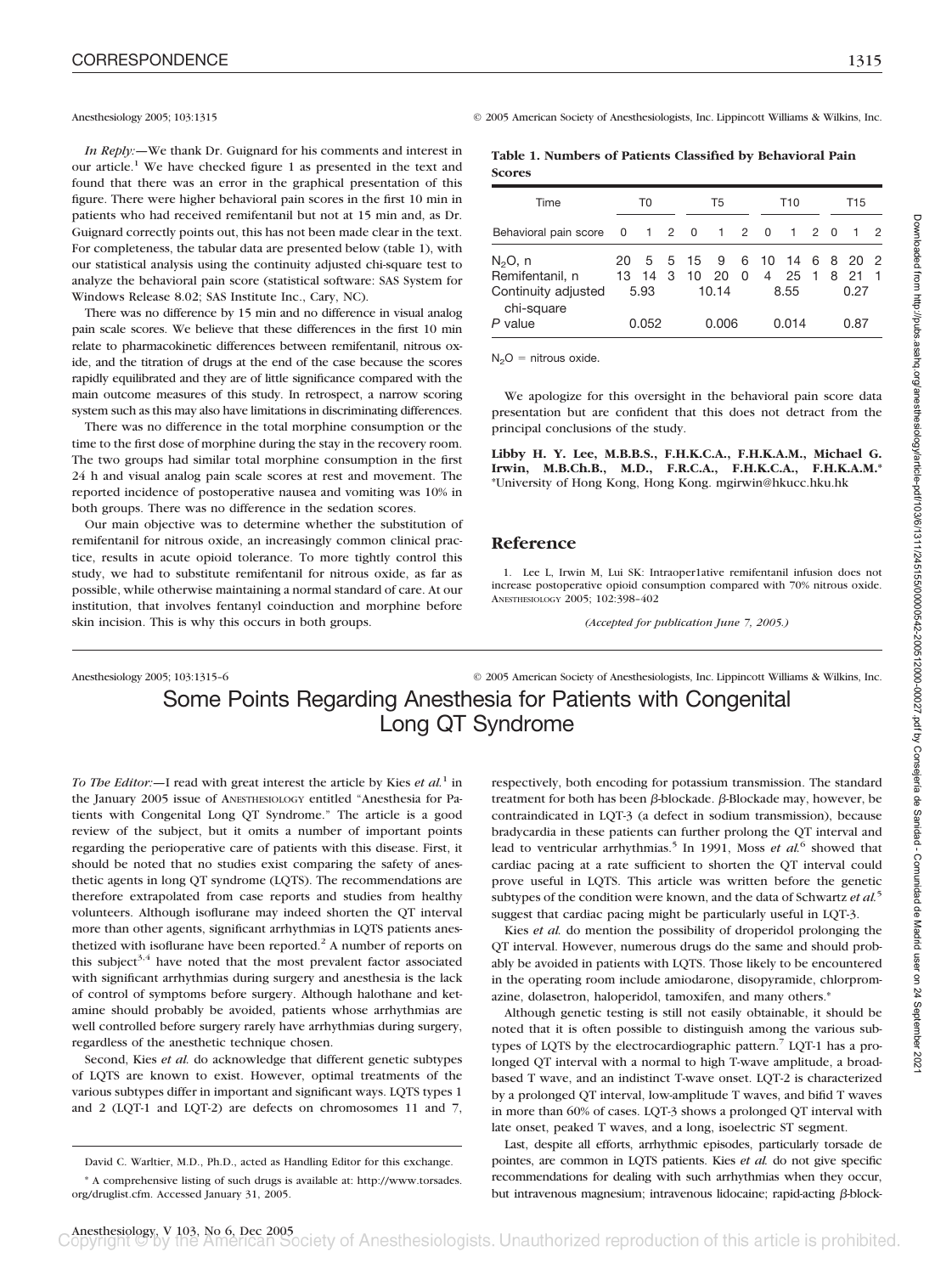ing medications, such as esmolol in LQT-1 and -2; and, in LQT-3 patients, cardiac pacing may be effective, and in all cases, the equipment for emergency electrical defibrillation should be present.

**Robert I. Katz, M.D.,** State University of New York at Stony Brook, Stony Brook, New York. rikatz@aol.com

#### **References**

1. Kies SJ, Pabelick CM, Hurley HA, White RD, Ackerman MJ: Anesthesia for patients with congenital long QT syndrome. ANESTHESIOLOGY 2005; 102:204–10 2. Peral A, Martinez MV, Garcia del Valle S, Carrera A: Two cases of anesthesia

in long-QT syndrome. Rev Esp Anestesiol Reanim 2000; 42:193–5 3. Katz RI, Quijano I, Barcelon N, Biancaniello T: Ventricular tachycardia during general anesthesia in a patient with congenital long QT syndrome. Can J

Anaesth 2003; 50:398–403

4. O'Callaghan AC, Normandale JP, Morgan M: The prolonged Q-T syndrome: A review with anaesthetic implications and a report of two cases. Anaesth Intensive Care 1982; 10:50–5

5. Schwartz PJ, Priori SG, Locati EH, Napolitano C, Cantu F, Towbin JA, Keating MT, Hammoude H, Brown AM, Chen LS: Long QT syndrome patients with mutations of the SCN5A and HERG genes have differential responses to Na channel blockade and to increases in heart rate. Circulation 1995; 92:3381–96

6. Moss AJ, Liu JE, Gottlieb S, Locati EH, Schwartz PJ, Robinson JL: Efficacy of permanent pacing in the management of high-risk patients with long QT syndrome. Circulation 1991; 84:1524–9

7. Moss AJ: T-wave patterns associated with the hereditary long QT syndrome. Card Electrophysiol Rev 2002; 6:311–15

*(Accepted for publication June 14, 2005.)*

Anesthesiology 2005; 103:1316 © 2005 American Society of Anesthesiologists, Inc. Lippincott Williams & Wilkins, Inc.

# Volatile Anesthetics and the Long QT Syndrome

*To The Editor:—*With much interest we read the article by Susan J. Kies *et al.*<sup>1</sup> regarding patients with congenital long QT syndrome (LQTS). We congratulate the authors on their excellent review but would like to discuss several aspects. As stated in the introduction, patients with LQTS often show a "delayed cellular repolarization and heterogeneity in dispersion of repolarization, which . . . can lead to early afterdepolarization, further dispersion of repolarization, and the formation of reentry circuits."

It becomes increasingly apparent that the QT interval prolongation *per se* is not the crucial pathology in LQTS. The delayed cellular repolarization in LQTS represents either impaired rapid or slow delayed rectifier potassium currents ( $i_{Kr}$  or  $i_{Ks}$ ) or inappropriately inactivated sodium currents  $(i_{Na})$ .<sup>2</sup> The main arrhythmogenic substrate resulting from these altered ion currents is an increase in transmural repolarization heterogeneity. This heterogeneity favors the development of torsade de pointes, which is triggered by early after-depolarizations. $3$  More than 300 mutations in six genes encoding cardiac ion channel subunits<sup>4</sup> and ankyrin  $B<sup>5</sup>$  have been identified in patients with LQTS. According to the affected ion channel subunit, LQTS is classified into six subtypes with partially different clinical courses and triggers of torsade de pointes. Hence, the clinical and electrophysiologic presentations of the syndrome are considerably heterogeneous, and the effects of different drugs may be unpredictable.<sup>6</sup>

The QT interval obtained by a 12-lead electrocardiogram is only a rough measure of the repolarization time. Diagnosis based solely on summation vectors projected to the body surface is therefore neither sensitive nor specific.<sup>7</sup> Accordingly, studies that only focus on drug effects on the QT interval may produce premature conclusions regarding potential safety or risk of these drugs in LQTS. This explains the contradicting results of numerous investigations, which report different effects of drugs on QT interval. Kies *et al.* recommend isoflurane as volatile anesthetic of choice in LQTS patients. In our opinion, to date, such recommendation cannot be supported. The reported effects of volatile anesthetics on QT interval are inconsistent or even conflicting. Only few studies have focused on QT heterogeneity or ion channel physiology, and it seems that all volatile anesthetics—including isoflurane—interact directly with cardiac delayed rectifier potassium channels.8–11 We therefore propose to avoid this class of anesthetics and would prefer propofol as the anesthetic of choice until more informa-

tion is available from pharmacologic studies that focus on ion channel physiology and transmural heterogeneity of repolarization. These studies should ideally differentiate between LQTS subtypes.

Stefan Rasche, M.D.,\* Matthias Hübler, M.D., D.E.A.A. \*University Hospital Carl Gustav Carus, Technical University Dresden, Dresden, Germany. stefan.rasche@uniklinikum-dresden.de

#### **References**

1. Kies JS, Pabelick CM, Hurley HA, White RD, Ackerman MJ: Anesthesia for patients with congenital long QT syndrome. ANESTHESIOLOGY 2005; 102:204–10 2. Roden DM, Lazzara R, Rosen M, Schwartz P, Towbin J, Vincent GM:

Multiple mechanisms in the long-QT-syndrome: Current knowledge, gaps, and future directions. Circulation 1996; 94:1996–2012

3. Antzelevitch C: Cellular basis and mechanisms underlying normal and abnormal myocardial repolarization and arrhythmogenesis. Ann Med 2004, 36 (suppl 1):5–14

4. Splawski I, Shen J, Timothy KW, Lehmann MH, Priori S, Robinson JL, Moss AJ, Schwartz PJ, Towbin JA, Vincent GM, Keating MT: Spectrum of mutations in long-QT syndrome genes. Circulation 2000; 102:1178–85

5. Mohler JP, Schott JJ, Gramolini AO, Dilly KW, Guatimosim S, du Bellk WH, Song LS, Haurogne K, Kyndt F, Ali ME, Rogersk TB, Lederer WJ, Escande D, Le Marec H, Bennett V: Ankyrin-B mutation causes type 4 long-QT cardiac arrhythmia and sudden cardiac death. Nature 2003; 421:634–9

6. Zareba W, Moss AJ, Schwartz PJ, Vincent GM, Robinson JL, Prioi SG, Benhorin J, Locati EH, Towbin JA, Keating MT, Lehmann MH, Hall WJ: Influence of the genotype on the clinical course of the long-QT syndrome. N Engl J Med 1998; 339:960–5

7. Vincent GM, Timothy KW, Leppert M, Keating M: The spectrum of symptoms and QT intervals in carriers of the gene for the long-QT syndrome. N Engl J Med 1992; 327:846–52

8. Suzuki A, Bosniak ZJ, Kwok WM: The effects of isoflurane on the cardiac slowly activating delayed-rectifier potassium channel in guinea pig ventricular myocytes. Anesth Analg 2003; 96:1308–15

9. Chen X, Yamakage M, Yamada Y, Tohse N, Namiki A: Inhibitory effects of volatile anesthetics on currents produced on heterologous expression of KvLQT1 and minK in Xenopus oocytes. Vascul Pharmacol 2002; 39:33–8

10. Weissenburger J, Nesterenk VV, Antzelevitch C : Transmural heterogeneity of ventricular repolarization under baseline and long QT conditions in the canine heart in vivo. J Cardiovasc Electrophysiol 2000; 11:290–304

11. Takahara A, Sugiyama A, Satoh Y, Wang K, Honsho S, Hashimoto K: Halothane sensitizes the canine heart to pharmacological IKr blockade. Eur J Pharmacol 2005; 507:169–77

*(Accepted for publication June 14, 2005.)*

Anesthesiology 2005; 103:1316-7 © 2005 American Society of Anesthesiologists, Inc. Lippincott Williams & Wilkins, Inc.

*In Reply:—*We appreciate the commentary and the excellent points raised by Dr. Katz. We apologize for the omission of his excellent case report from our extensive though limited bibliography.<sup>1</sup> It is true, as it states both in the original article and in Dr. Katz' letter, that our information about anesthetic management of long QT syndrome (LQTS) is derived primarily from case reports and anecdotal data. We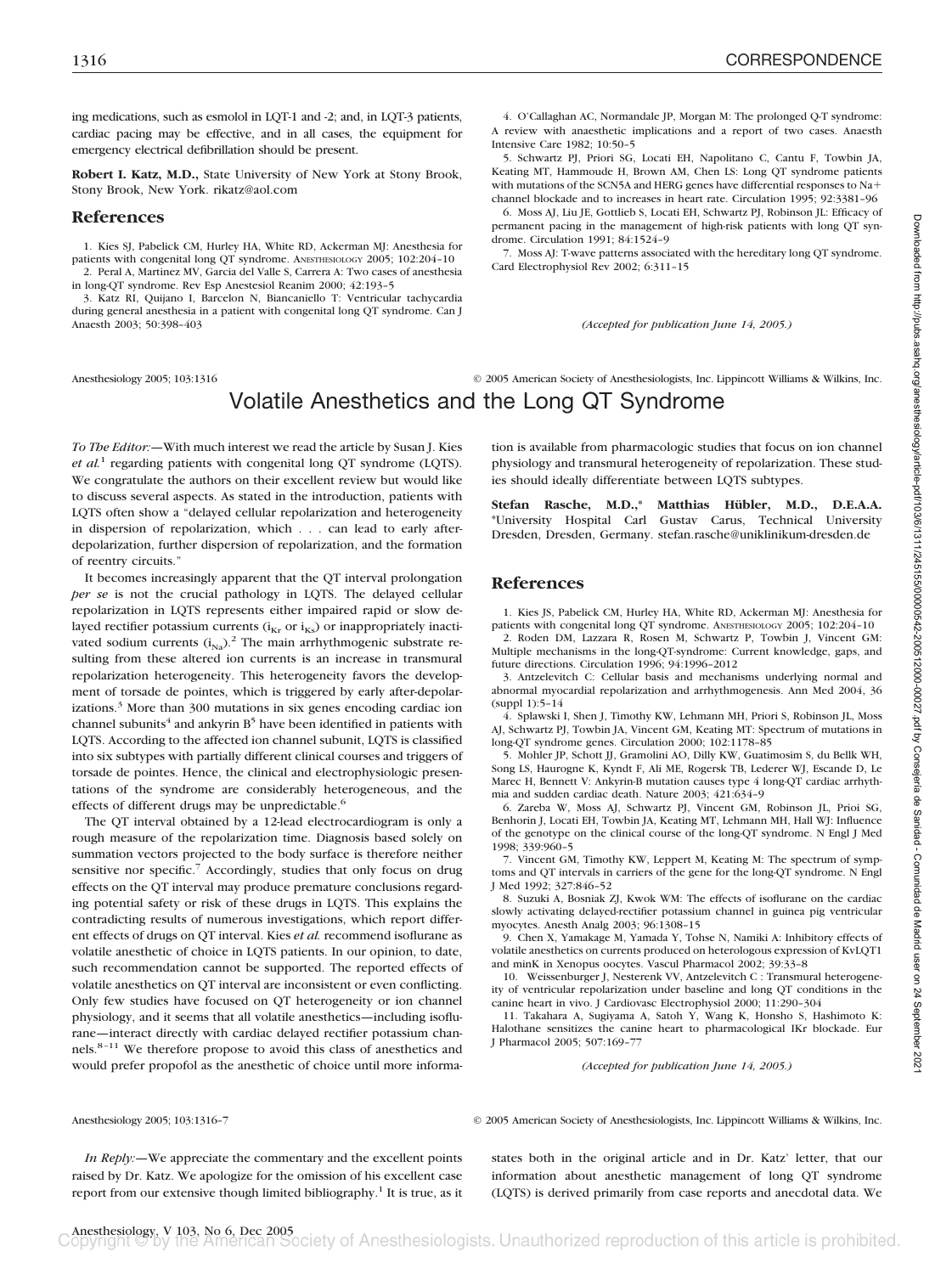agree thoroughly that preoperative control allows for the optimal intraoperative and postoperative management.

Second, Dr. Katz opines that genetic testing may not be routinely available but that electrocardiogram analysis may offer insight into the genetic subtype. We agree that it is important to elucidate the genetic subtype for treatment purposes. Since the birth of cardiac channelopathies in 1995, LQTS genetic testing has been performed in a few specialized research laboratories. However, clinical genetic testing for LQTS has been available for nearly a year now. Except for perhaps a few expert T-wave morphologists, great caution should be exercised in attempting to genotype based on inspection of the electrocardiogram.

In response to the correspondence from Drs. Rasche and Hübler, we agree that the heterogeneity of repolarization is the prominent feature of LQTS and that the QT interval only relays general information about the effect of anesthetic medications. Although the effect of isoflurane on delayed rectifier potassium ion channels has been shown to be inhibitory at supratherapeutic concentrations and nonphysiologic temperatures, we do not believe that these data warrant the exclusion of isoflurane as an inhaled anesthetic; however, we respect the assertion that a total intravenous anesthetic may be a more conservative approach to use in patients with LQTS.

**Susan J. Kies, M.D., Christina M. Pabelick, M.D., Heather A. Hurley, Pharm.D., Roger D. White, M.D., Michael J. Ackerman, M.D., Ph.D.\*** \*Mayo Clinic College of Medicine, Rochester, Minnesota. ackerman.michael@mayo.edu

#### **Reference**

1. Ackerman MJ: Cardiac channelopathies: It's in the genes. Nat Med 2004; 10:463–4

*(Accepted for publication June 14, 2005.)*

Anesthesiology 2005; 103:1317 © 2005 American Society of Anesthesiologists, Inc. Lippincott Williams & Wilkins, Inc.

On the Origin of Critical Care Units: A Clarification

*To the Editor:—*In delivering the 43rd Rovenstine Lecture, "Assessing the Past and Shaping the Future of Anesthesiology," which was reprinted in the May 2005 issue of ANESTHESIOLOGY, Jerome H. Modell, M.D., D.Sc. (Hon) (Professor Emeritus of Anesthesiology, University of Florida College of Medicine, Gainesville, Florida), pays tribute to his many American mentors, friends, and colleagues.<sup>1</sup> Certainly, the credits could be well merited, but in the case of Dr. Thorkild Andersen, they are misplaced. Dr. Modell is correct when he states that "Critical care medicine also is primarily an outgrowth of anesthesiology" but incorrect when he states that it was "Dr. Thorkild Andersen and his colleagues in Copenhagen, Denmark, [who] demonstrated that polio victims could be kept alive if they were intubated and hand ventilated by an anesthesiologist at the bedside." The honor for demonstrating that polio victims were succumbing considerably more frequently from respiratory insufficiency than from overwhelming virus encephalitis belongs solely to another Danish anesthesiologist: Dr. Bjørn Ibsen.<sup>2,3</sup> During the 1952 poliomyelitis epidemic in Denmark, it was he who showed that polio victims, with paralysis of the respiratory or bulbar muscles, could often be kept alive if they were treated as Dr. Modell describes in his Rovenstine lecture. Ibsen's account of events is available, in his own words. $4$ 

In the short term, the contribution of Bjørn Ibsen was of fundamental importance for the victims of polio. But it was the well-deserved

*In Reply:—*I thank Drs. Berthelsen and Trubuhovich for their input regarding an item that I mentioned in the 2004 Rovenstine Lecture.<sup>1</sup> In that lecture, I was recounting a number of persons that I personally have had the opportunity of working with who were among the pioneers in critical care medicine. I mentioned Dr. Thorkild Andersen, who immigrated to the United States from Copenhagen and who, on multiple occasions, reported to me that in the early 1950s, they treated polio victims with tracheal intubation and hand ventilation because mechanical ventilators were scarce and not readily available to them. My comment was not meant to imply that Dr. Andersen was the first person ever to do this in Denmark or in the United States. I appreciate Drs. Berthelsen and Trubuhovich's pointing out that actually a number of Danish physicians and students used this technique, but it was Dr. Bjørn Ibsen who first described it and is thought to deserve the credit

credit he gained from his achievements in the great struggle of the polio epidemic that made it possible for Ibsen to open the first multidisciplinary intensive care unit in the world at the Kommune Hospital in Copenhagen, Denmark, on December 21, 1953.<sup>5</sup>

**Preben G. Berthelsen, M.D.,\* Ronald V. Trubuhovich, M.B., Ch.B., F.J.F.I.C.M.** \*Holstebro Hospital, Copenhagen, Denmark. p.g.berthelsen@dadlnet.dk

## **References**

1. Modell JH: Assessing the past and shaping the future of anesthesiology: The 43rd Rovenstine Lecture. ANESTHESIOLOGY 2005; 102:1050–7

2. Wackers GL: Modern anaesthesiological principles for bulbar polio: Manual IPPV in the 1952 polio-epidemic in Copenhagen. Acta Anaesthesiol Scand 1994; 38:420–31

3. Trubuhovich RV: 26th August 1952 at Copenhagen: "Bjørn Ibsen's Day"; a significant event for anaesthesia. Acta Anaesthesiol Scand 2004; 48:272-7

4. Ibsen B: From anaesthesia to anaesthesiology: Personal experiences in Copenhagen during the past 25 years. Acta Anaesthesiol Scand Suppl 1975; 61:21–8

5. Berthelsen PG, Cronqvist M: The first intensive care unit in the world: Copenhagen 1953. Acta Anaesthesiol Scand 2003; 47:1190–5

*(Accepted for publication August 31, 2005.)*

Anesthesiology 2005; 103:1317 © 2005 American Society of Anesthesiologists, Inc. Lippincott Williams & Wilkins, Inc.

for its introduction. Unfortunately, Dr. Andersen passed away several years ago, so it is not possible for me to go back and find out exactly what his involvement was with the technique. However, clearly, the Danes were pioneers in this field.

**Jerome H. Modell, M.D., D.Sc. (Hon),** University of Florida College of Medicine, Gainesville, Florida. modeljh@shands.ufl.edu

#### **Reference**

1. Modell JH: Assessing the past and shaping the future of anesthesiology: The 43rd Rovenstine Lecture. ANESTHESIOLOGY 2005; 102:1050–7

*(Accepted for publication August 31, 2005.)*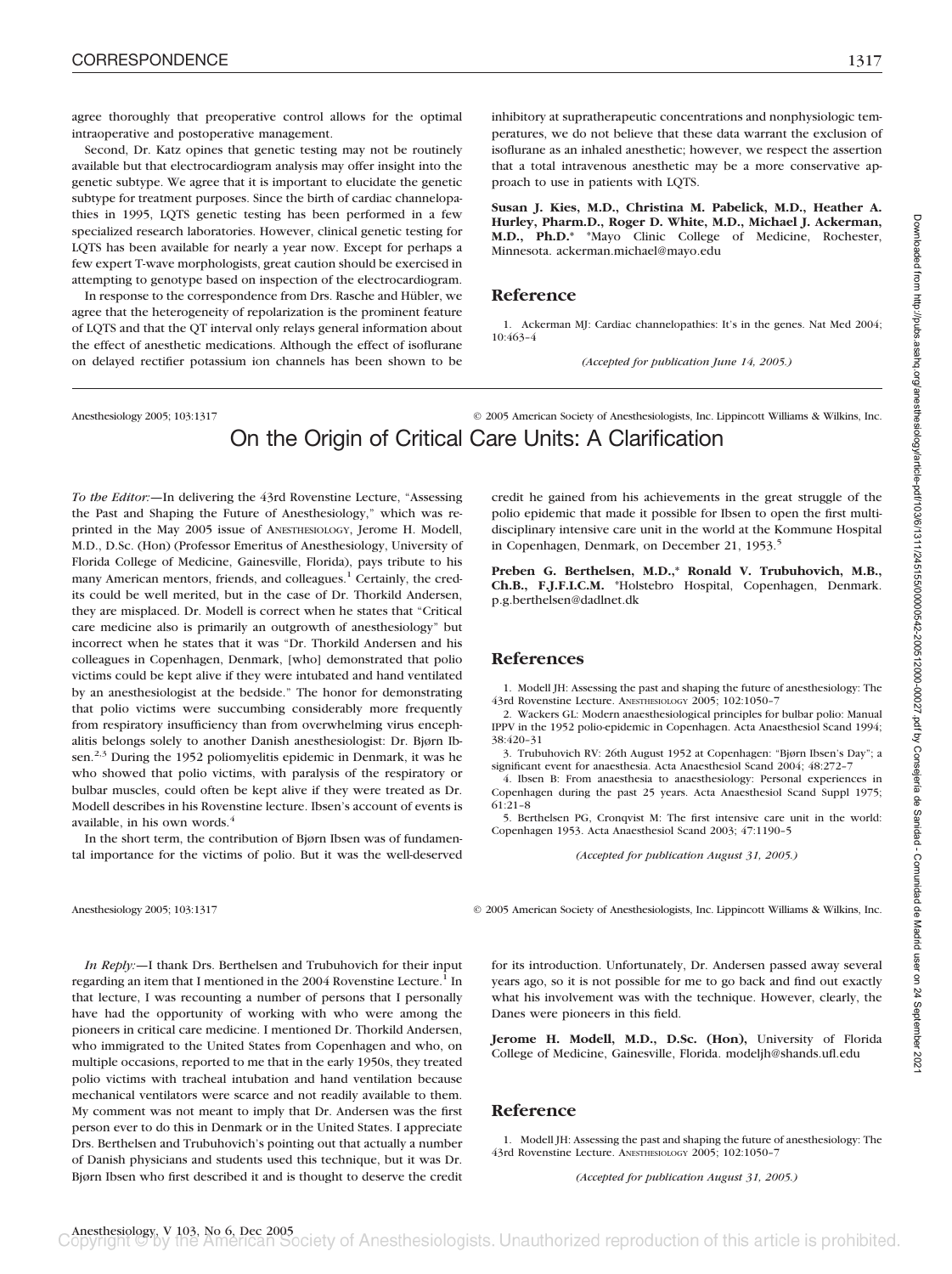Anesthesiology 2005; 103:1318 © 2005 American Society of Anesthesiologists, Inc. Lippincott Williams & Wilkins, Inc.

# Extended-release Epidural Morphine Formulation Data Far from Clear

*To the Editor:—*The article by Viscusi *et al.*<sup>1</sup> describing a novel, extended-release epidural morphine formulation is very informative. However, Dr. Viscusi and his coinvestigators have stacked the deck in favor of their study drug by the way they designed their study and presented the data. Their study calls for patients undergoing hip arthroplasty to receive either general or spinal anesthesia; furthermore, median times to first postoperative use of patient-controlled analgesia (PCA) fentanyl were compared. Without knowing who received spinal anesthesia and the duration of the spinal blockade, median times to first postoperative use of PCA fentanyl cannot be interpreted, and neither can the total narcotics use in 24 or 48 h. The study also limited intraoperative use of intravenous fentanyl to 250 µg per patient, clearly an inadequate dose for a hip arthroplasty in the general anesthesia group, and disallowed the use of any other pain medication. By artificially prohibiting the control group from receiving adequate amounts of analgesics, it is no surprise that both surgeons and patients were more satisfied if the study drug, the extended-release epidural morphine, was also administered. Figure 3 of the article shows some patients needing as much as  $2,500 \mu$ g fentanyl in the first 24 h. Programming intravenous PCA fentanyl, a narcotic not commonly used

*In Reply:—*Dr. Roboubi's comments reflect a number of common misconceptions regarding clinical trials of new therapeutics. Our study was a placebo-controlled, randomized, double-blind study, which is considered the gold standard for assessing the safety and efficacy of a new single-therapeutic agent such as extended-release epidural morphine (EREM; DepoDur™; Endo Pharmaceuticals Inc., Chadds Ford, PA).<sup>1</sup> Several other features of the trial are also intrinsic to the drug development process: the dose-finding nature of the study (including doses that may never be approved) and the requirement that EREM demonstrate efficacy as a single agent.

Therefore, Dr. Roboubi's comment regarding differences in general or regional anesthesia reflects a lack of understanding regarding patient randomization. The patient randomization was stratified such that the number of patients receiving general and regional anesthesia was evenly distributed across treatment groups. Had there been differences between patients receiving these two techniques, the effects of randomization would control for such differences, as would be true for other patient variables (*e.g.*, sex, age). However, there were no meaningful differences in the amounts of intravenous patient-controlled analgesia (PCA) used by patients receiving general or regional anesthesia: The amounts were 971.9 *versus* 836.1 µg, respectively (a 16% difference). Moreover, the amounts were also similar between the subsets of placebo patients who received general or regional anesthesia:  $2,027.4$  and  $2,176.8$   $\mu$ g, respectively. It is precisely because of randomization and the robust nature of the data that the conclusions regarding median time to first fentanyl and total opioid use are valid, as stated in the article.

I also disagree with Dr. Roboubi's statements on the uses of fentanyl in pain management and whether patients had access to adequate analgesia. Intraoperative intravenous fentanyl administered at  $250 \ \mu$ g is a reasonable dose for pain control in hip arthroplasty, and PCA fentanyl is widely used for postoperative pain management. At my institution, which is one of the highest volume joint replacement centers in the United States, intravenous PCA fentanyl has been the standard for many years because of its favorable metabolite profile. At equipotent

for postoperative pain control after hip arthroplasty, and limiting the doses at  $10-20$   $\mu$ g with a lockout interval of 6 min then can be interpreted as some patients almost constantly pressing their PCA buttons and never achieving adequate pain relief. Extended-release epidural morphine is an interesting formulation; however, it has a higher side effect as demonstrated by 12.5% of patients needing opioid antagonist in the study group *versus* 0% in the control group. Moreover, it is far from clear from the presented data that it is superior to the present-day pain management of post–hip arthroplasty patients with adequate doses of intravenous PCA morphine plus or minus conventional epidural.

**Babak Roboubi, M.D.,** Washington Hospital Center, Washington, D.C. ivsedation@yahoo.com

#### **Reference**

1. Viscusi ER, Martin G, Hartrick CT, Singla N, Manvelian G, EREM Study Group: Forty-eight hours of postoperative pain relief after total hip arthroplasty with a novel, extended-release epidural morphine formulation. ANESTHESIOLOGY 2005; 102:1014–22

*(Accepted for publication August 31, 2005.)*

Anesthesiology 2005; 103:1318–9 © 2005 American Society of Anesthesiologists, Inc. Lippincott Williams & Wilkins, Inc.

analgesic doses, fentanyl produces analgesia similar to that of other opioids. Although the clinical study protocol provided guidelines for the use of PCA fentanyl, it was at the discretion of the physician to ascertain the individual needs of the patient. Patients could have been given bolus doses of fentanyl, and/or the PCA lockout interval could have been modified to address the needs of each patient.

Although the data were not presented, I also note that the study included a pharmacokinetic analysis of EREM. This would not have been possible if morphine were used for PCA instead of fentanyl; PCA morphine would have interfered with the pharmacokinetic analysis of EREM and its metabolites, whereas fentanyl did not.

Dr. Roboubi also takes issue with the number of patients receiving opioid antagonists (12.5% [17 EREM-treated patients]), but this again reflects a failure to understand the nature of a dose-finding clinical study and the inherent limitation of a study designed to focus on the safety and efficacy of a single agent. Dose-finding studies are designed knowing that some of the doses used may fall outside the range that is ultimately approved by the U.S. Food and Drug Administration, and this proved to be true in our study for the 25-mg dose and for the 20-mg dose in older patients. Therefore, it is critical for physicians to read the product label to understand the approved doses and uses.

It is also important to note that although the randomized nature of the clinical trial provides scientific validity, the environment is artificial and represents a worst-case scenario because patients are randomly assigned to the treatment drug and dosed without benefit of clinical judgment. In clinical practice, patient needs, comorbid medical conditions, and/or overall health as well as clinical practice guidelines are considered in determining an appropriate drug treatment. For example, in our study among the patients who received the Food and Drug Administration-approved doses (15 and 20 mg), three patients  $(< 4\%)$ were treated for respiratory depression. Of these three patients, one was aged 75 yr and another was morbidly obese. In clinical practice, the overall health and preexisting medical conditions of these two patients would have been considered before selecting a drug treatment and dose.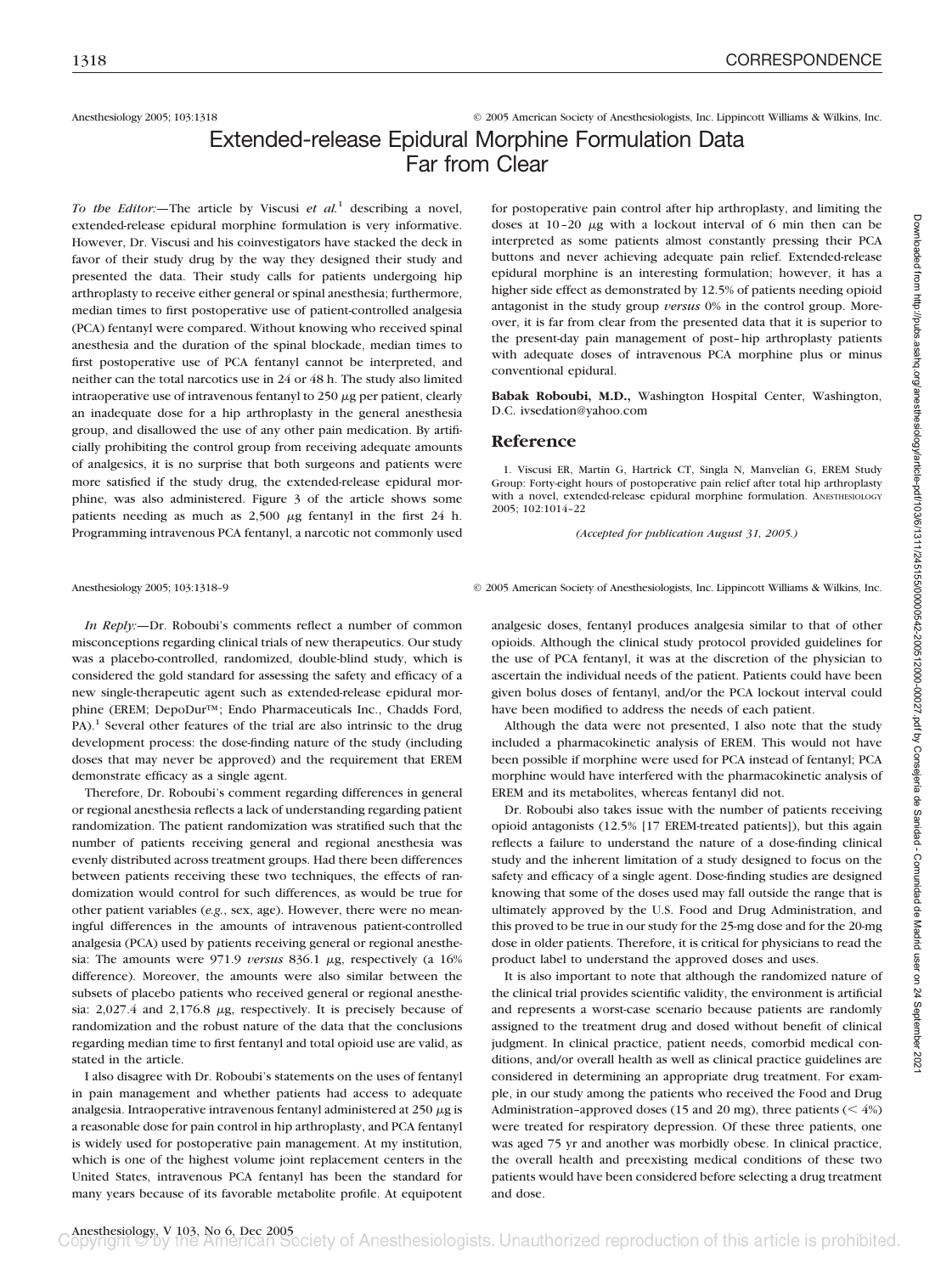It is also important to recognize that the clinical trial of EREM did not permit the use of multimodal analgesia. In clinical practice, the multimodal approach for pain management in postoperative patients is common practice and has proven quite effective for pain management. As shown by a recent meta-analysis, the use of nonsteroidal antiinflammatory drugs can reduce morphine consumption substantially and significantly decrease the rates of adverse events.<sup>2</sup> In my clinical practice, patients generally receive lower doses of EREM  $(\leq 10 \text{ mg})$  in conjunction with other modalities. Under these conditions, patients frequently transition to oral medications without intravenous PCA. Regular monitoring for adverse events is performed, but the time required for monitoring is more than compensated for by the time saved on PCA setup, monitoring, and maintenance.

In summary, I thank Dr. Roboubi for providing me with an opportunity to dispel a number of common misconceptions regarding randomized clinical trials. Although such studies have limitations in describing how a drug may ultimately be used for effect in real clinical settings, the rigor of

randomized studies provides us with greater certainty regarding the study outcomes. No single study can capture the many important nuances of drug performance, and clinicians should always read the product label to ensure that they understand the approved drug doses and indications.

**Eugene R. Viscusi, M.D.,** Jefferson Medical College, Thomas Jefferson University, Philadelphia, Pennsylvania. eugene.viscusi@jefferson.edu

### **References**

1. Viscusi ER, Martin G, Hartrick CT, Singla N, Manvelian G, EREM Study Group: Forty-eight hours of postoperative pain relief after total hip arthroplasty with a novel, extended-release epidural morphine formulation. ANESTHESIOLOGY 2005; 102:1014–22

2. Marret E, Kurdi O, Zufferey P, Bonnet F. Effects of nonsteroidal antiinflammatory drugs on patient-controlled analgesia morphine side effects: Meta-analysis of randomized controlled trials. ANESTHESIOLOGY 2005; 102:1249–60

*(Accepted for publication August 31, 2005.)*

Anesthesiology 2005; 103:1319 © 2005 American Society of Anesthesiologists, Inc. Lippincott Williams & Wilkins, Inc.

# Anesthetics and Memory: On Memory at the Cognitive and Cellular Levels

*To the Editor:—*I read with interest the article by Naruo *et al.*<sup>1</sup> entitled "Sevoflurane Blocks Cholinergic Synaptic Transmission Postsynaptically but Does Not Affect Short-term Potentiation." I agree with the authors about the importance of studies at the cellular and molecular levels, which in conjunction with studies at the cognitive science level should provide a comprehensive account of effects of anesthetics on memory. However, my enthusiasm for the authors' excellent work was marred by the following points. It is not clear how the neurons used in the cell culture are relevant to memory processes. For example, in a similar aquatic invertebrate, *Aplysia*, the sensory and motor neurons of the gill withdrawal reflex are commonly used. The reflex in the intact animal can be classically conditioned and undergoes habituation and sensitization.<sup>2</sup> Does this occur with the neurons used in this report?

It is inaccurate to state that numerous studies found no effect of anesthesia on various types of memories. Anesthetics (in anesthetizing dosages) abolish both short- and long-term memories.<sup>3</sup> The authors cite as a reference, $4$  an article that was presented at a symposium in 1995 where the authors sent a questionnaire to a number of consultants regarding their opinions about the existence of *implicit* learning and memory during anesthesia. However, such existence remains controversial, as best exemplified by the lack of replication of any positive findings (except for one recent work by Deeprose *et al.*).5,6

Although it is true that the anesthetized brain is able to process auditory information, this does not allow cognitive processing during adequate anesthesia. Looking at the auditory evoked responses,<sup>7</sup> the brainstem response is resistant to anesthetic effects. The early or midlatency responses that reflect neural transmission through the medical geniculate body in the thalamus to the primary auditory cortex disappear with deep anesthesia.<sup>8</sup> The late cortical responses that reflect transmission through cortical association areas, the frontal cortex and the hippocampus, and are engaged in cognitive processes are abolished with loss of consciousness. The authors give as a reference for persistence of cognitive processing during anesthesia a meta-analysis of studies of *implicit* memory before 1996.<sup>9</sup> More studies have been published since then, and as with any meta-analysis, the results are dependent on the quality of the reviewed articles. Finally, the authors state that cellular studies are important in resolving the issue of whether anesthetics affect learning and memory. Perhaps it would be more productive for investigators to start with the forgone conclusion that anesthetics do affect learning and memory and to elucidate the sites and mechanisms of this important interaction.

**Mohamed M. Ghoneim, M.D.,** University of Iowa Hospitals and Clinics, Iowa City, Iowa. mohamed-ghoneim@uiowa.edu

#### **References**

1. Naruo H, Onizuka S, Prince D, Takasaki M, Syed NI: Sevoflurane blocks cholinergic synaptic transmission postsynaptically but does not affect short-term potentiation. ANESTHESIOLOGY 2005; 102:920–8

2. Squire LR, Kandel ER: Memory from Mind to Molecules. New York, Scientific American, 2000, pp 37–42, 48–50, 59–63

3. Ghoneim MM: Drugs and human memory: II. ANESTHESIOLOGY 2004; 100: 1277–97

4. Jelicic M, Bonke B: Learning during anesthesia: A survey of expert opinion, Memory and Awareness in Anesthesia III. Edited by Bonke, Bovill JG, Moerman N. Assen, The Netherlands, VanGorcum, 1996, pp 97–101

5. Deeprose C, Andrade J, Varma S, Edwards N: Unconscious learning during surgery with propofol anesthesia. Br J Anaesth 2004; 92:171–7

6. Deeprose C, Andrade J, Harrison D, Edwards N: Unconscious auditory priming during surgery with propofol and nitrous oxide anesthesia: A replication. Br J Anaesth 2005; 94:57–62

7. Thornton C, Sharpe RM: The auditory evoked responses and memory during anesthesia, Awareness during Anesthesia. Edited by Ghoneim, MM, Oxford, Butterworth, Heinemann, 2001, pp 117–27

8. Ghoneim MM, Block RI, Dhanaraj VJ, Todd MM, Choi WW, Brown CK: Auditory evoked responses and learning and awareness during general anesthesia. Acta Anaesthesiol Scand 2000; 44:133–43

9. Merikle PM, Daneman M: Memory for unconsciously perceived events: Evidence from anesthetized patients. Conscious Cogn 1996; 5:524–41

*(Accepted for publication September 9, 2005.)*

Anesthesiology 2005; 103:1319–20 © 2005 American Society of Anesthesiologists, Inc. Lippincott Williams & Wilkins, Inc.

*In Reply:—*I appreciate the interest expressed by Dr. Ghoneim for my article.1 I am pleased to have invoked a response from my clinician

counterpart *vis-a`-vis* the need to understand fundamental mechanisms by which anesthetics may affect learning and memory.

Anesthesiology, V 103, No 6, Dec 2005<br>Jopyright © by the American Society of Anesthesiologists. Unauthorized reproduction of this article is prohibited.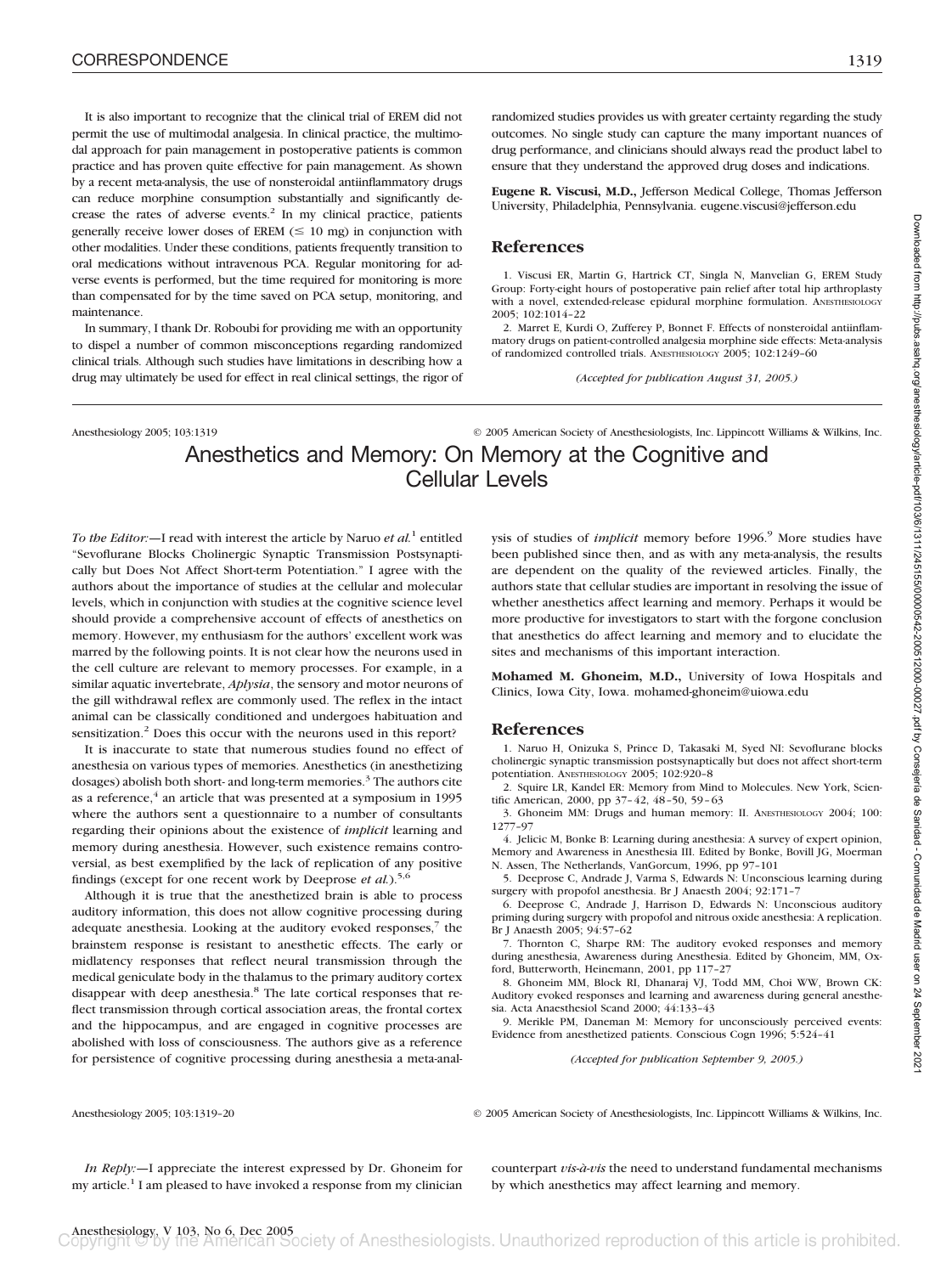To clarify how cultured neurons may be relevant to memory processes, I wish to point out that at both the cellular and the molecular level, most fundamental mechanisms underlying synaptic plasticity are preserved in a vast majority of *in vitro* (slices or cultured neurons) preparations. These plastic changes in synaptic activity, in turn, are thought to form the basis for learning and memory in most animals ranging from worms, snails, and flies to humans. Therefore, it is highly appropriate and useful to take advantage of *in vitro* preparations for understanding complex processes such as learning and memory. Regarding the usefulness of the model system for studies on synaptic plasticity and learning and memory, I wish to point out that mine was the first laboratory to have reconstructed the entire respiratory network in cell culture.2 I demonstrated that the *in vivo* reconstructed circuit, comprising behaviorally and functionally well-defined neurons, was sufficient to generate patterned respiratory rhythm in a manner similar to that seen *in vivo*. Both the Lukowiak (University of Calgary, Calgary, Alberta, Canada) and my laboratory have since demonstrated that the respiratory behavior in *Lymnaea* can be operantly conditioned<sup> $2-7$ </sup> to exhibit short-, intermediate-, and long-term memory and have identified the locus for these memory related changes<sup>7</sup> at the level of a single neuron. By selectively removing a single cell in the intact animals, I have subsequently provided direct evidence regarding the storage site for learning and memory-related changes in individual neurons. $8-15$  Moreover, using the cell culture model, I have not only defined the mechanisms that regulate synaptic efficacy<sup>16,17</sup> but also identified novel proteins<sup>18</sup> that can modulate synaptic strength *via* interactions with the glial cells. Therefore, I believe that the *Lymnaea* model is equally well suited for studies in synaptic plasticity and learning and memory—as has been the case in *Aplysia*.

Notwithstanding these strengths of my model and a clear demonstration in my article<sup>1</sup> that anesthetics do not affect short-term potentiation, I have still been very careful in drawing a generalized conclusion about the actions of sevoflurane on learning and memory. Specifically, I have explicitly stated in my article that "these data should be treated with caution as learning and memory involve a larger population of neurons, often requiring interplay between complex cognitive information processing mechanisms in the brain" (Discussion, first paragraph, page 924).

In the context of unresolved issues of whether anesthetics affect memory, the bottom line is that we still do not have the answer notwithstanding Dr. Ghoneim's claim that anesthetics have been shown to block learning and memory. I believe that unequivocal evidence in this regard would still require a multidisciplinary approach and concerted efforts by both clinical investigators and basic scientists.

**Naweed I. Syed, Ph.D.,** University of Calgary, Calgary, Alberta, Canada. nisyed@ucalgary.ca

## **References**

1. Naruo H, Onizuka S, Prince D, Takasaki M, Syed NI: Sevoflurane blocks excitatory cholinergic synaptic transmission postsynaptically but does not affect short-term potentiation. ANESTHESIOLOGY 2005; 102:920–8

2. Syed NI, Bulloch AGM, Lukowiak K: *In vitro* reconstruction of the respiratory central pattern generator (CPG) of the mollusk *Lymnaea*. Science 1990; 250:282–5

3. Lukowiak K, Ringseis E, Spencer G, Wildering W, Syed NI: Operant conditioning of aerial respiratory behavior in *Lymnaea*. J Exp Biol 1996; 199: 683–91

4. Lukowiak K, Cotter R, Westly J, Ringseis E, Spencer G, Syed NI: Long term memory of an operantly conditioned respiratory behavior in *Lymnaea stagnalis*. J Exp Biol 1998; 201:877–82

5. Spencer GE, Kazmi MH, Syed NI, Lukowiak K: Changes in the activity of a central pattern generator neuron following the reinforcement of an operantly conditioned behavior in Lymnaea. J Neurophysiol 2002; 88:1915–23

6. McComb C, Meems R, Syed NI, Lukowiak K: Electrophysiological differences in the neuronal circuit controlling aerial respiratory behavior between juvenile and adult *Lymnaea*. J Neurophysiol 2003; 90:983–92

7. Spencer GE, Syed NI, Lukowiak K: Neural changes after operant conditioning of the aerial respiratory behavior in *Lymnaea stagnalis*. J Neurosci 1999; 19:1836–43

8. Lukowiak K, Syed NI: Learning, memory and the respiratory rhythm generation. Comp Biochem Physiol Part A 1999; 124:265–74

9. Scheibenstock A, Krygier D, Haque Z, Syed NI, Lukowiak K: The soma of RPeD1 must be present for long-term memory formation of associative learning in *Lymnaea*. J Neurophysiol 2002; 88:1569–83

10. Lukowiak K, Haque Z, Spencer G, Varshay N, Sangha S, Syed NI: Longterm memory survives nerve injury and the subsequent regeneration process. Learn Mem 2003; 10:44–54

11. Haney J, Lukowiak K: Context learning and the effect of context on memory retrieval in *Lymnaea*. Learn Mem 2001; 8:35–43

12. Parvez K, Stewart O, Sanghara S, Lukowiak K: Boosting intermediate-term into long-term memory. J Exp Biol 2005; 208:1525–36

13. Lukowiak K, Sangha S, McComb C, Varshney N, Rosenegger D, Sandamoto H, Scheibenstock A: Associative learning and memory in *Lymnaea stagnalis*: How well do they remember? J Exp Biol 2003; 206:2097–103

14. Sangha S, Scheibenstock A, Morrow R, Lukowiak K: Extinction requires new RNA and protein synthesis and the soma of the cell right pedal dorsal 1 in *Lymnaea stagnalis*. J Neurosci 2003; 23:9842–51

15. Sangha S, Scheibenstock A, Lukowiak K: Reconsolidation of a long-term memory in *Lymnaea* requires new protein and RNA synthesis and the soma of right pedal dorsal 1. J Neurosci 2003; 23:8034–40

16. Munno DW, Prince DJ, Syed NI: Synapse number and synaptic efficacy are regulated by presynaptic cAMP and protein kinase A. J Neurosci 2003; 23: 4146–55

17. Woodin MA, Munno DW, Syed NI: Trophic factor-induced excitatory synaptogenesis involves postsynaptic modulation of nicotinic acetylcholine receptors. J Neurosci 2002; 22:505–14

18. Smit AB, Syed NI, Schapp D, Klumperman J, Kits KS, Lodder H, van der Schors RC, van Elk R, Sorgedrager B, Brejc K, Sixma T, Geraerts WPM: AChBP, a glia-derived acetylcholine-receptor-like modulation of cholinergic synaptic transmission. Nature 2001; 411:261–8

*(Accepted for publication September 9, 2005.)*

Anesthesiology 2005; 103:1320–1 © 2005 American Society of Anesthesiologists, Inc. Lippincott Williams & Wilkins, Inc.

Regular Clinical Use Bispectral Index Monitoring May Result in Lighter Depth of Anesthesia as Reflected in Average Higher Bispectral Index Values

*To the Editor:—*A recent study demonstrated that cumulative deep hypnotic time (Bispectral Index of the electroencephalogram [BIS] below  $45$ ) is a significant variable in postoperative outcomes.<sup>1</sup> The importance of anesthetic duration and depth is interesting and somewhat surprising, and emphasizes the need to more carefully evaluate the impact of intraoperative management strategies on outcome.<sup>2</sup> Anesthesiologists are now more concerned with assuring adequate depth of anesthesia for both clinical and professional liability reasons. We investigated whether the regular use of BIS monitoring could lead anesthesiologists to work with lighter levels of depth of anesthesia.

Data collected during consecutive neurosurgical interventions (research committee approved and informed consent) with the same anesthesiologist were used in this study. Data were systematically collect on the same weekday in the same operating room during a whole year. Patients were submitted to general anesthesia using propofol (1% Fresenius; Fresenius Kabi Pharma Portugal Lda., Carnaxide, Portugal) and remifentanil (20 µg/ml Ultiva®; GlaxoSmithKline-Produtos Farmacêuticos Lda., Algés, Portugal). Patients with pathologies that

Supported by the Foundation for Science and Technology, Lisbon, Portugal, under project POSC/EEA-SRI/57607/2004.